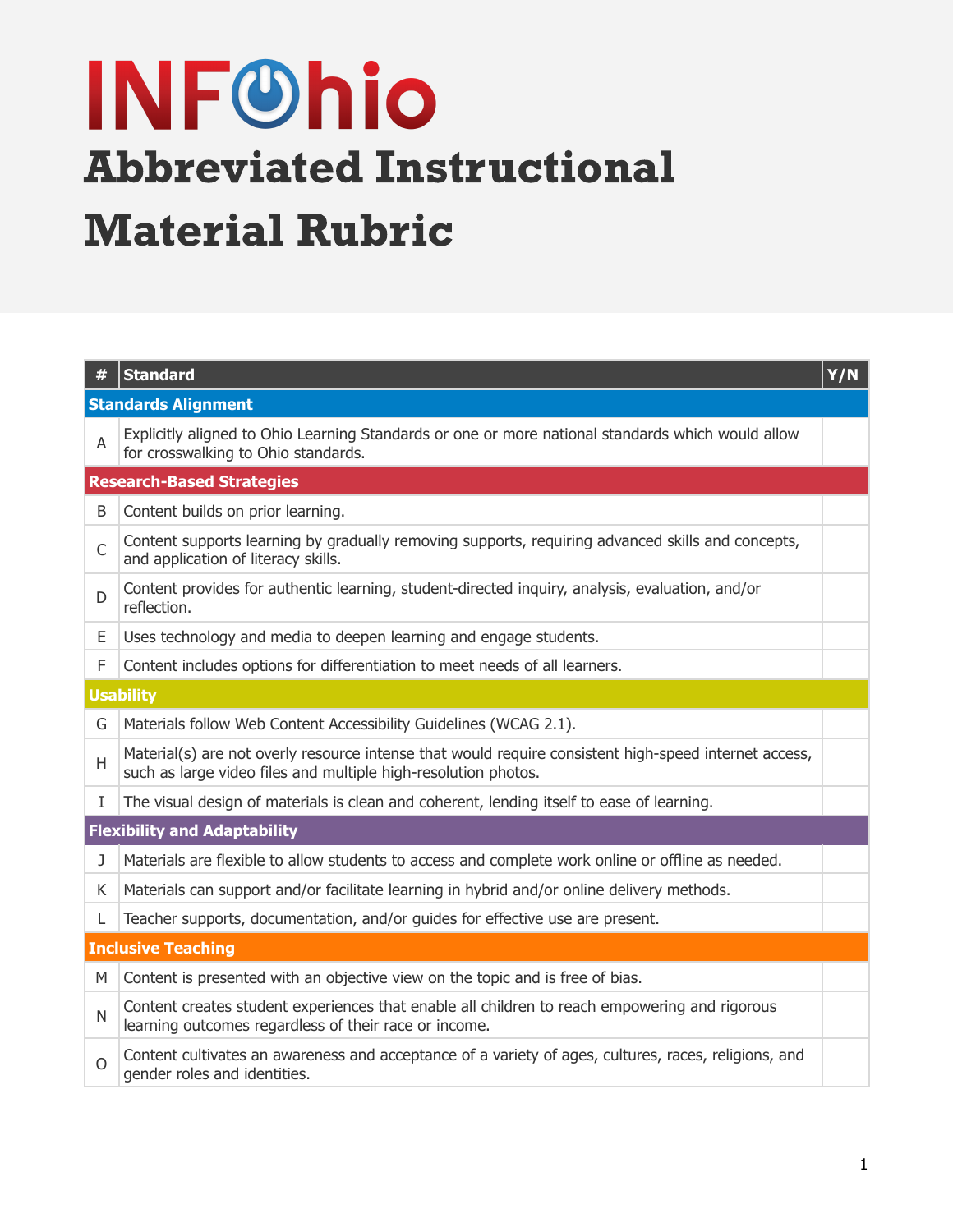## **INF®hio**

### What to Look For

Reference the full list of standards and criteria below to help identify whether or not an instructional material meets or exceeds expectations. This list also makes up the full, unabbreviated rubric which instructional content can be evaluated against.

### Standards Alignment

- **A. Instructional approaches used are reflective of best practices and research on what works in education.**
	- Explicitly aligned to Ohio Learning Standards
	- Explicitly aligned to one or more national standards which would allow for crosswalking to Ohio standards.
	- References research-based or evidence-based practices (cites research articles or clearinghouse) and/or provides known authority on topic as reference.

### Research-Based Strategies

- **B. Content builds on prior learning.**
	- Frequent opportunities for formative assessments to check for understanding and transfer of knowledge (e.g., advanced organizers, exit tickets, low-stakes quizzes, surveys, etc.)
	- Activates background knowledge through a variety of sources (e.g., videos, short articles, infographics, and images) and references connections between prior knowledge and new concepts (i.e., as part of a lesson plan or pre-training activity).
	- Allows for instructor-led reconstruction of necessary knowledge to inform future instruction.
- **C. Content supports learning by gradually removing supports, requiring advanced skills and concepts, and application of literacy skills.**
	- Uses or recommends student reflection on learning and/or metacognition strategies.
	- Activities and content promote instructional scaffolding that supports student learning.
	- Uses grade-level appropriate text.
	- Promotes reading, writing, and discussion as well as other forms of communication for learning or sharing information.
	- Includes explicit vocabulary instruction (e.g., referencing critical words and/or content-specific jargon for increased comprehension, routine for introducing new words, judicious practice and review).

#### **D. Content provides for authentic learning, student-directed inquiry, analysis, evaluation, and/or reflection.**

- $\circ$  Includes opportunities for student-directed inquiry and/or project-based learning.
- Outlines protocols for student discussion and reflection (speaking, listening, or writing).
- $\circ$  Includes real-world relevance and authentic tasks in learning activities (e.g., ill-defined problems, sustained investigation and critical thinking, cross-disciplinary, integrated assessments, polished product, and has a range of solutions to problems).
- Materials encourage curiosity or use the inquiry process in lessons and activities.
- Strategies for student engagement, self-regulation, perseverance, and/or growth mindset are present.
- **E. Uses technology and media to deepen learning and engage students.**
	- A variety of media (e.g., video, animation, simulations, interactives) is used for instruction.
	- Technology is used to enhance or elevate learning and not as a replacement for tasks.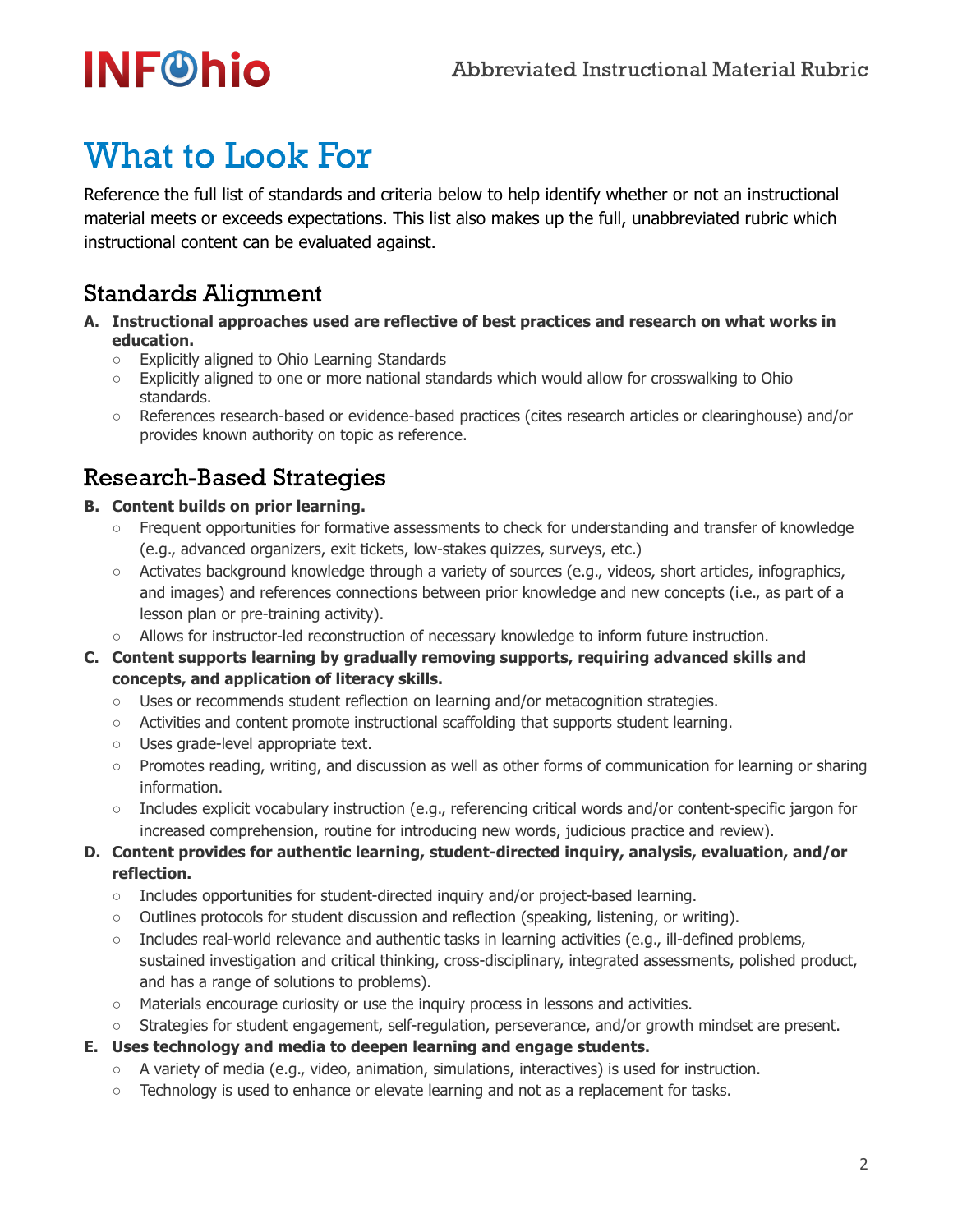#### Abbreviated Instructional Material Rubric

## **INF®hio**

- Technology facilitates a teacher's ability to differentiate lessons, tasks, or other content for students.
- $\circ$  Materials include easy ability for progress monitoring by teacher and student.
- **F. Content includes options for differentiation to meet needs of all learners.**
	- Materials have flexibility in language and cognitive capability and provide support for complex grade-level text.
	- Material allows for a variety of instructional practices, approaches, and philosophies to meet the needs of schools, districts, students, and families (group and individual, hands-on, requires movement, longer investigations).
	- Material and/or technology allows for student choice in learning, pacing, and demonstrating their learning.

### Usability

- **G. Materials follow Web Content Accessibility Guidelines (WCAG 2.1).**
	- Text is easy to see and read (i.e. font size of at least 14pt or allows the user to adjust the size of text, sufficient contrast against the page background).
	- Alternate text or captions are present on images.
	- Captions or transcripts are available on video or audio.
	- Uses a variety of indicators other than color to convey important content or meaning.
- **H. Material(s) are not overly resource intense that would require consistent high-speed internet access, such as large video files and multiple high-resolution photos.**
	- Makes use of or allows for low bandwidth and/or low immediacy teaching strategies (discussion boards with visuals, collaborative documents, emails).
	- Video, if present, can be streamed at a lower quality, downloaded for later viewing, or is a smaller length or size.
	- High-resolution images or other large files, if present, are limited or can be downloaded for later viewing.
- **I. The visual design of materials is clean and coherent, lending itself to ease of learning.**
	- Uses visual cues and/or prompts to highlight, emphasize, or draw attention to key features or critical information and ideas.
	- "Chunks" information into smaller elements where possible.
	- Reduces or eliminates unnecessary distractions and extraneous information, unless they are essential to the instructional goal(s).
	- Composition of materials effectively use the principles of contrast, repetition, alignment, proximity, and white space to help convey information.

### Flexibility and Adaptability

- **J. Materials are flexible to allow students to access and complete work online or offline as needed.**
	- The core content of the material can be saved to be accessed offline.
	- Online and offline materials are comparable in rigor and alignment.
- **K. Materials can support and/or facilitate learning in hybrid and/or online delivery methods.**
	- $\circ$  Material can support the continuity of quality teaching and learning between delivery modes.
	- Material has an open license, such as Creative Commons or Public Domain, which allows for modifications and sharing.
	- Material is not solely reliant on a single educational technology or tool and could allow for adaptation to other platforms.